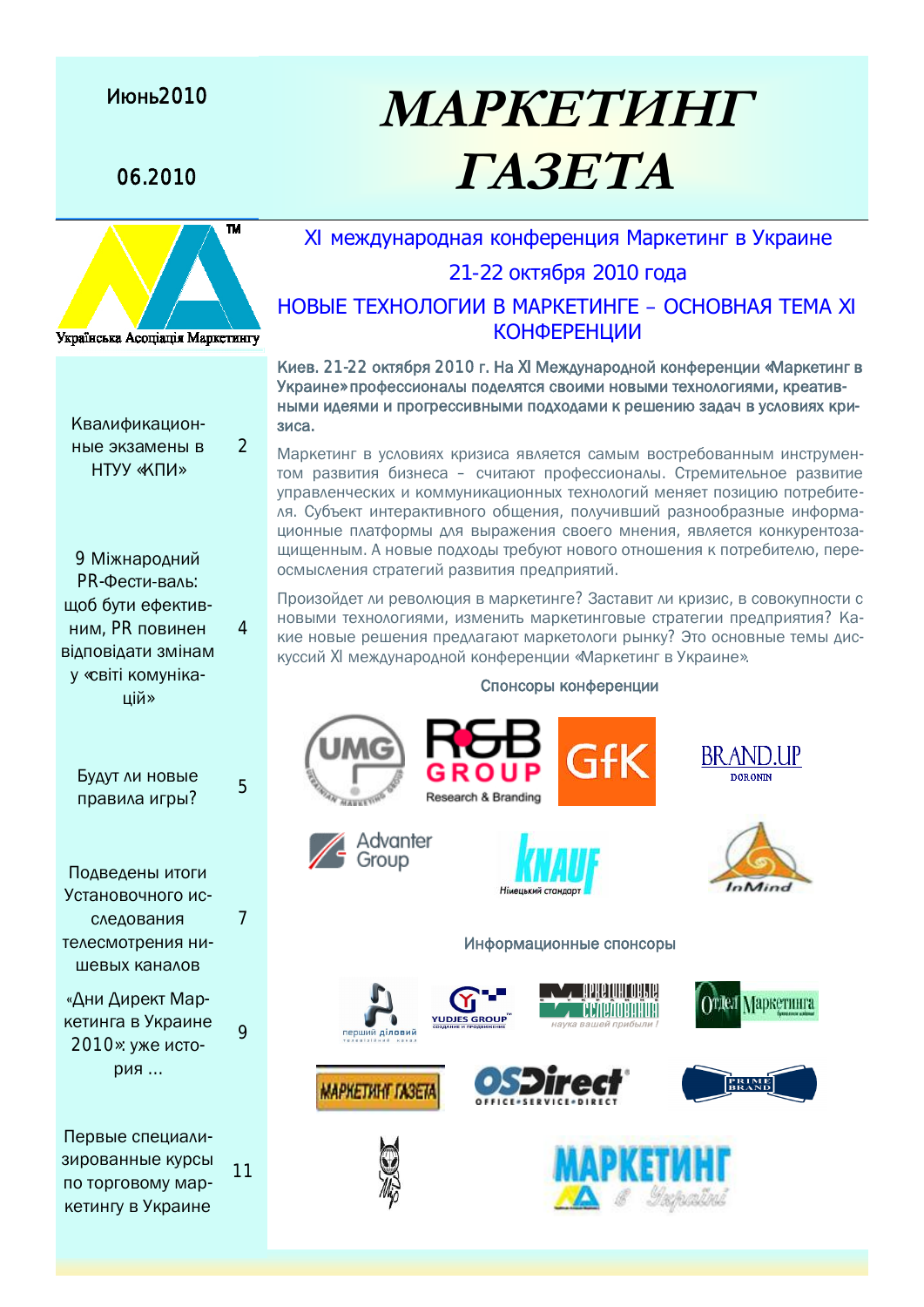### КВАЛИФИКАЦИОННЫЕ ЭКЗАМЕНЫ В НТУУ «КПИ»

7-8 июня в НТУУ «КПИ» состоялись квалификационные экзамены на соответствие должности «менеджер по Маркетинговым исследованиям». Экзамен проходил в два этапа: письменный экзамен содержал вопросы по статистическому обеспечению маркетинговых исследований. Претенденты на Сертификат «менеджер по ǸǬǼǶDZǾǴǹǯǺǮȇǸǴǽǽǷDZǰǺǮǬǹǴȋǸ» ǻǺǰǾǮDZǼǰǴǷǴǽǮǺǴǹǬǮȇǶǴǺǭǼǬǭǺǾǶǴǴǽǭǺǼǬǴǹȀǺǼǸǬȂǴǴ. ǚǽǹǺǮǹȇDZǭǷǺ-КИ ПИСЬМЕННОГО ЭКЗАМЕНА ВКЛЮЧАЛИ ТАКИЕ РАЗДЕЛЫ:

- 1. Статистические методы количественного анализа данных в маркетинговых исследованиях
- 2. Некоторые базовые понятия статистики.
- 3. Виды статистического наблюдения. Дизайн вероятностной выборки.
- 4. Сбор и подготовка статистических данных.
- 5. Первичная статистическая обработка данных
- 6. Статистический анализ зависимостей.
- 7. Анализ временных рядов и прогнозирование
- 8. Статистические методы классификации объектов и признаков.
- 9. Снижение размерности признакового пространства и отбор наиболее информативных показателей.

Претенденты также представили презентации своих исследовательских проектов.

Квалификационная комиссия состоит из ведущих представителей бизнеса. На экзамене присутствовали: генеральный директор холдинга «Украинская Маркетинговая Группа» - Артур Герасимов, президент консалтинговой компании «МАЙГЕР» - Николай Майгер, председатель комитета по маркетинговым исследованиям проф. Сергей Солнцев, генеральный директор Украинской Ассоциации Маркетинга, Национальный представитель ESOMAR в Украине- Ирина Лылык, Ольга Козлова - компания «Медикал Дата Менедж-МЕНТ», ДОЦЕНТ КАФЕДДЫ ЭКОНОМИКИ И МАРКЕТИНГА НАЦИОНАЛЬНОГО АЭРОКОСМИЧЕСКОГО VНИВЕРСИТЕТА ИМ. Н.Е. Жуковского «ХАИ», к.т.н. Голованова Майя Анатольевна, доцент кафедры экономики и маркетинга Национального аэрокосмического университета им. Н.Е. Жуковского «ХАИ», к.т.н. Мельников Сергей Михайлович.



Комиссия: Сергей Мельников, Майя Голованова, Ирина Лылык, Артур Герасимов, Ольга Козлова

Артур Герасимов: Наша компания поддерживает инициативу УАМ по разработке и проведению таких экзаменов. Мы считаем, что постоянный диалог бизнеса и образовательных заведений просто необходим. Особенно важно, что он проходит в такой цивилизованной и эффективной форме. Мы принимали активное участие в обсуждении содержания экзамена и довольны уровнем, который продемонстрировали студенты кафедры промышленного маркетинга НТУУ КПИ. Мы уже пригласили на работу одного из участников экзамена. В продолжение сотрудничества с УАМ и вузами мы предлагаем организовать Школу качественных исследований для студентов. Мы приглашаем к сотрудничеству ведущие вузы – КНЭУ, КПИ. Отбор сту-Дентов в школу будет проходить на основе тестирования, поскольку обучение в этой школе будет бесплатным. После окончания этой школы студенты будут иметь право сдавать Квалификационные экзамены «Менеджер по маркетинговым иссле- $\Delta$ ОВАНИЯМ».

Николай Майгер: Наша компания принимала участие в экзаменах в Одессе (Одесский государственный экономический университет) и в Киеве (НТУУ КПИ, кафедра промышленного маркетинга). На наш взгляд экзамены выполняют свою функцию – студенты обоих вузов продемонстрировали глубокие знания в статистике и в навыках проведения исследований. Причем, мы можем сказать, что такие экзамены предполагают үнификацию знаний и навыков, ведь сертифицированный ассоциацией специалист теперь - это четкое понимание, что именно, какие навыки стоят за Квалификационным Сертификатом.

Проф. Сергей Солнцев – это был важный урок для наших студентов. Практики задавали много вопросов. И мы и студенты чувствовали, что они учили претендентов, подсказывали им какие задачи будут стоять перед ними в бизнесе. Я вполне доволен подготовкой студентов и могу сказать, что им по-плечу решение сложных практических задач. А для нас, возможность еще раз оценить свой труд со стороны.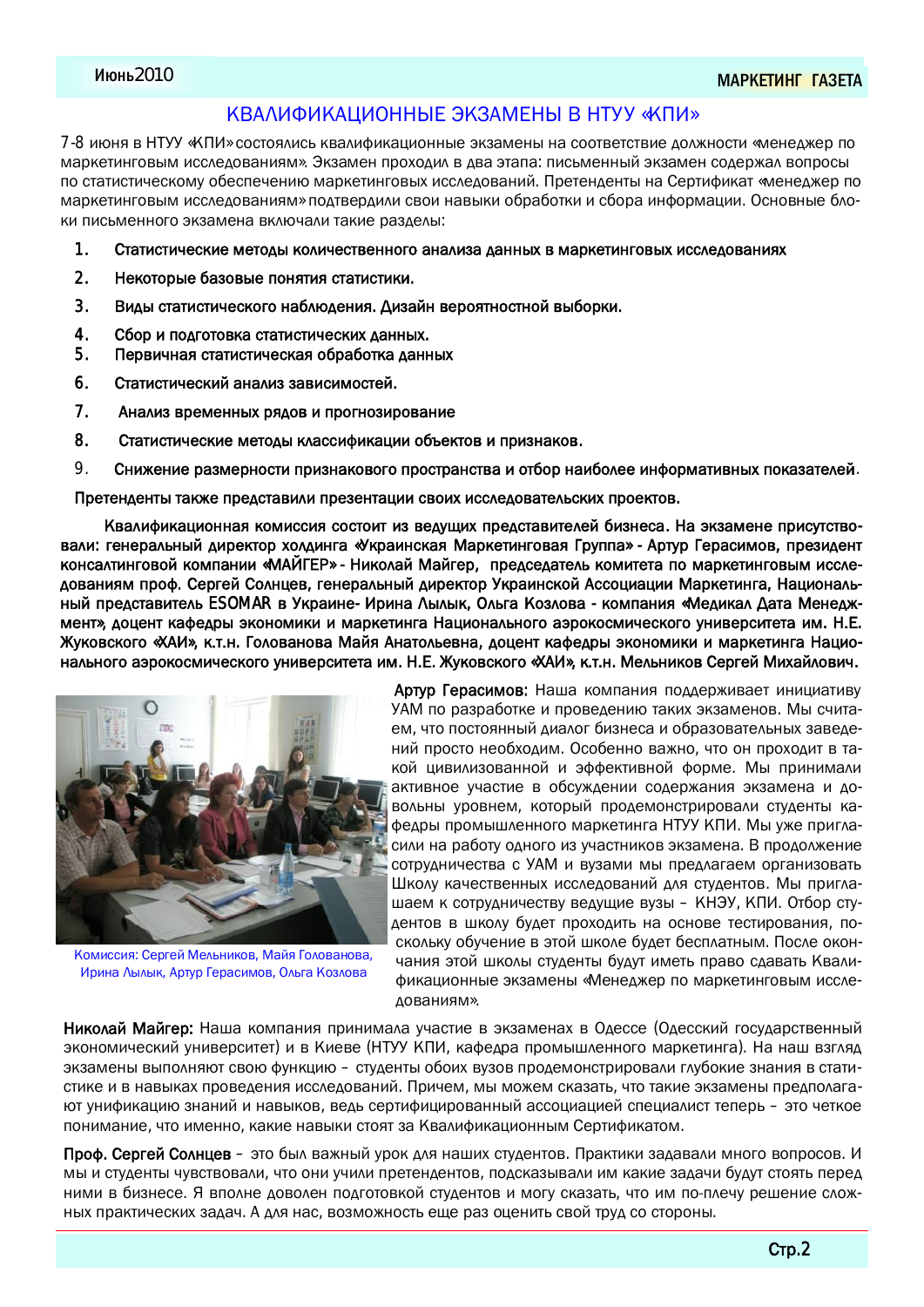#### ǔȊǹȈ2010 ǘnjǜǖǑǞǔǙǏ ǏnjǓǑǞnj

Ирина Лылык – мы развиваем этот проект. Нашей целью является выработка единого языка профессиона-ЛОВ, независимо от того, где они работают – в образовании или в бизнесе. Мы очень избирательно подходим к выбору вузов-партнеров. Мы сотрудничаем только с теми вузами. В которых преподаватели прошли сертификацию и показали высокий уровень знаний, а студенты этих вузов пользуются уважением среди работодателей. Среди таких вузов – Одесский государственный экономический университет (зав. кафедрой проф. Михаил Окландер), НТУУ «КПИ (зав.кафедрой проф. Сергей Солнцев), Национальный аэрокосми-

ческий университет (г. Харьков, зав. кафедрой проф. Василий Вартанян). Планируем проводить такие экзамены в следующем году и в Сумах (Сумской государственный университет, зав. кафедрой проф. Сергей Илляшенко). Наша задача – не снижать планку требований и качества подготовки. Мы также приглашаем компании к сотрудничеству и активному участию в приеме квалификационных экзаменов!

Ольга Козлова, координатор проектов МДМ. Мы благодарны УАМ за организацию квалификационного экзамена. Это действительно первый случай, когда представители компаний, буду-ЩИЕ РАбОТОДАТЕЛИ, НЕПОСРЕДСТВЕННО ЗАДЕЙСТВОВАНЫ В ОЦЕНИвании, а не только видят уже выставленный оценки. Ни для кого не секрет, что критерии академических экзаменов и при приеме на работу несколько отличаются, и этот экзамен дал нам возможность оценить соискателей именно по актуальным



Комиссия: Николай Майгер, квалификационные экзамены в Киеве

Очень важно было посмотреть на студентов вживую – какова их сфера интересов, как они проводят презентацию, отстаивают свои выводы, - и оценить не только подходят ли студенты нам, но и подходим ли мы студентам, смогут ли они с интересом для себя эффективно работать в нашей компании.

По результатам презентаций работ мы пригласили в нашу компанию двух студентов, и с нетерпением ждем их в нашей компании.

Майя Голованова, Сергей Мельников - Несколько лет подряд Украинская ассоциация маркетинга (УАМ) проводит квалификационные экзамены на получение сертификата "менеджер по маркетинговым исследованиям". Экзамены проходят в Киеве. Одессе и Харькове. В Харькове экзамены проводятся на базе Национального аэрокосмического университета им Н.Е. Жуковского «ХАИ».



для нас, рабочим показателям.

Преподаватели, студенты, члены комиссии на первом квалификационном экзамене в Киеве

В этот раз на экзамен в Национальном техническом университете «КПИ» были приглашены преподаватели ХАИ. Это было вызвано необходимостью унификации требований и согласования уровня подготовки студентов различных ВУЗов в области маркетинговых исследований.

От общения со студентами и преподавателями НТУ «КПИ» остались очень хорошие впечатления.

При сдаче экзамена, как при выполнении тестов, так и при презентации квалификационных работ по маркетинговым исследованиям студенты показали глубокие теоретические знания и умение применить их к решению практических задач. Это было отмечено независимой экзаменационной комиссией, в которую входили руководители маркетинговых агентств из Киева и Одессы. Особенно хочется отметить ра-

боты студентов, выполненные под руководством заведующего кафедрой промышленного маркетинга HTY «КПИ» профессора

Солнцева С.А. Некоторые работы, подготовленные студентами, представляли собой законченное исследование в виде готового к реализации бизнес-плана.

На наш взгляд, это была полезная встреча, на которой преподаватели ВУЗов, ведущих подготовку студентов по программе квалификационных экзаменов, смогли обменяться мнениями и профессиональным опытом.

С радостью будем ждать коллег на следующий год в Харькове на очередных экзаменах в ХАИ.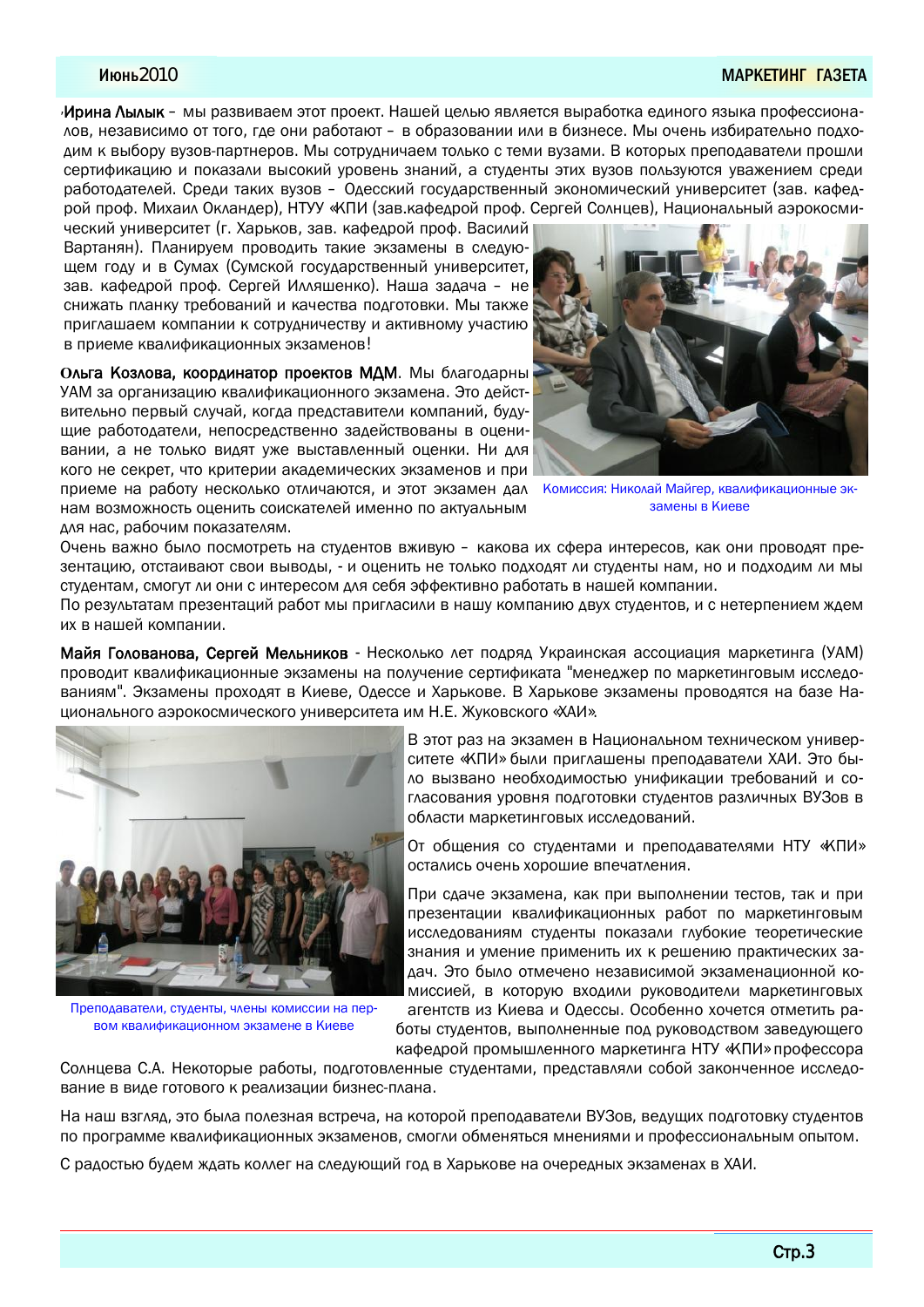| Nº Cep-                | укр                            | англ                |
|------------------------|--------------------------------|---------------------|
| тификат                |                                |                     |
| а                      |                                |                     |
| $90/10 -$              | Приступа Яна Олегівна          | Prystypa lana       |
| MД                     |                                |                     |
| $91/10 -$              | Магдік Марина Валентинівна     | Magdik Marina       |
| МΔ                     |                                |                     |
| $92/10 -$              | Огродніщук Олена Євгенівна     | Ogrodnishchuk Olena |
|                        |                                |                     |
| $M\Delta$<br>$93/10 -$ |                                |                     |
|                        | Гнатівська Дар'я Петрівна      | Gnativs'ka Daria    |
| МД                     |                                |                     |
| $94/10 -$              | Безрукова Юлія Анатоліївна     | Bezrukova Julia     |
| МД                     |                                |                     |
| $95/10 -$              | Кулиба Лідія Ростиславівна     | Kuliba Lidiya       |
| МД                     |                                |                     |
| $96/10 -$              | Єфіменко Олексій Михайлович    | Yefimenko Olexiy    |
| <u>МД</u>              |                                |                     |
| $97/10 -$              | Яворська Катерина Юріївна      | Yavorska Kateryna   |
| МД                     |                                |                     |
| $98/10 -$              | Мурга Катерина Анатоліївна     | Murga Katerina      |
| MΔ                     |                                |                     |
| $99/10 -$              | Стадченко Надія Миколаївна     | Tsapuk Olena        |
| МД                     |                                |                     |
| 100/10                 | Радзевич Руслана Олександрівна | Radzevych Ruslana   |
| - $MA$                 |                                |                     |
| 101/10                 | Овчиннікова Анна Вячеславівна  | Ovchynnikova Anna   |
|                        |                                |                     |
| - MA                   |                                |                     |
| 102/10                 | Цапук Олена Юріївна            |                     |
| $-M\Delta$             |                                |                     |
| 103/10                 | Ткаченко Тетяна Петрівна       | Tkachenko Tatiana   |
| $-M\Delta$             |                                |                     |
| 104/10                 | Кирик Сергій Миколайович       | Kyryk Sergey        |
| - MД                   |                                |                     |

Список студентов, получивших сертификаты «Менеджер по маркетинговым исследованиям» (КПИ, 2010)

## 9 Міжнародний PR-Фестиваль: щоб бути ефективним, PR повинен відповідати змінам у «світі комунікацій»

9 Міжнародний фестиваль громадських комунікацій (17 – 18 червня 2010 року, м. Київ) дав експертну оцінку світу, що активно змінюється. Більше 100 учасників в Залі вченої ради Інституту журналістики КНУ імені Тараса Шевченка обмінялись думками щодо трендів розвитку галузі та технологічних новинках у сфері комунікацій.

Організатори Фестивалю: Українська ліга зі зв'язків з громадськістю (PR-Ліга), Інститут журналістики КНУ імені Тараса Шевченка та Школа PR Ротовського. Партнерами Фестивалю стали біля 20 медіа (список партнерів тут [http://www.prschool.kiev.ua/ru/partnery\).](http://www.prschool.kiev.ua/ru/partnery).) Основний висновок майже всіх доповідей передає яскрава презентація Аліни Севастюк, директора програми «Відкриті серця», експерта робочої групи проекту «Зелений пакет» ОБСЄ в Україні, та Антона Білецького, партнера-керівника маркетинг консалтингової компанії ADviral: «Новий світ. Нові медіа. Ми – нові». Зал уважно слухав доповідь маркетинг-директора НАМ Ірини Фартух «Чи встигаємо ми за власною аудиторією? Портрет нового споживача в епоху Нових Медіа». Усі виступи викликали жваву дискусію. Зокрема, директор Інститут журналістики КНУ імені Тараса Шевченка Володимир Різун, висловив важливу думку: «Принципи соціальної відповідальності повинні бути застосовані і в сфері громадських комунікацій». Цю ж ідею, тільки в сфері політичних комунікацій підтримав Сергій Гайдай та Богуш Денис, які закликали колег у своїй професії бути відповідальними громадянами України.

Фестиваль-2009 оф-лайн завершився, проте триває он-лайн. Усі виступи й дискусії записані на відео. Укінці червня на сайті Фестивалю всі доповіді, дискусії, а також презентації доповідачів будуть опубліковані (про це учасникам повідомить Оргкомітет).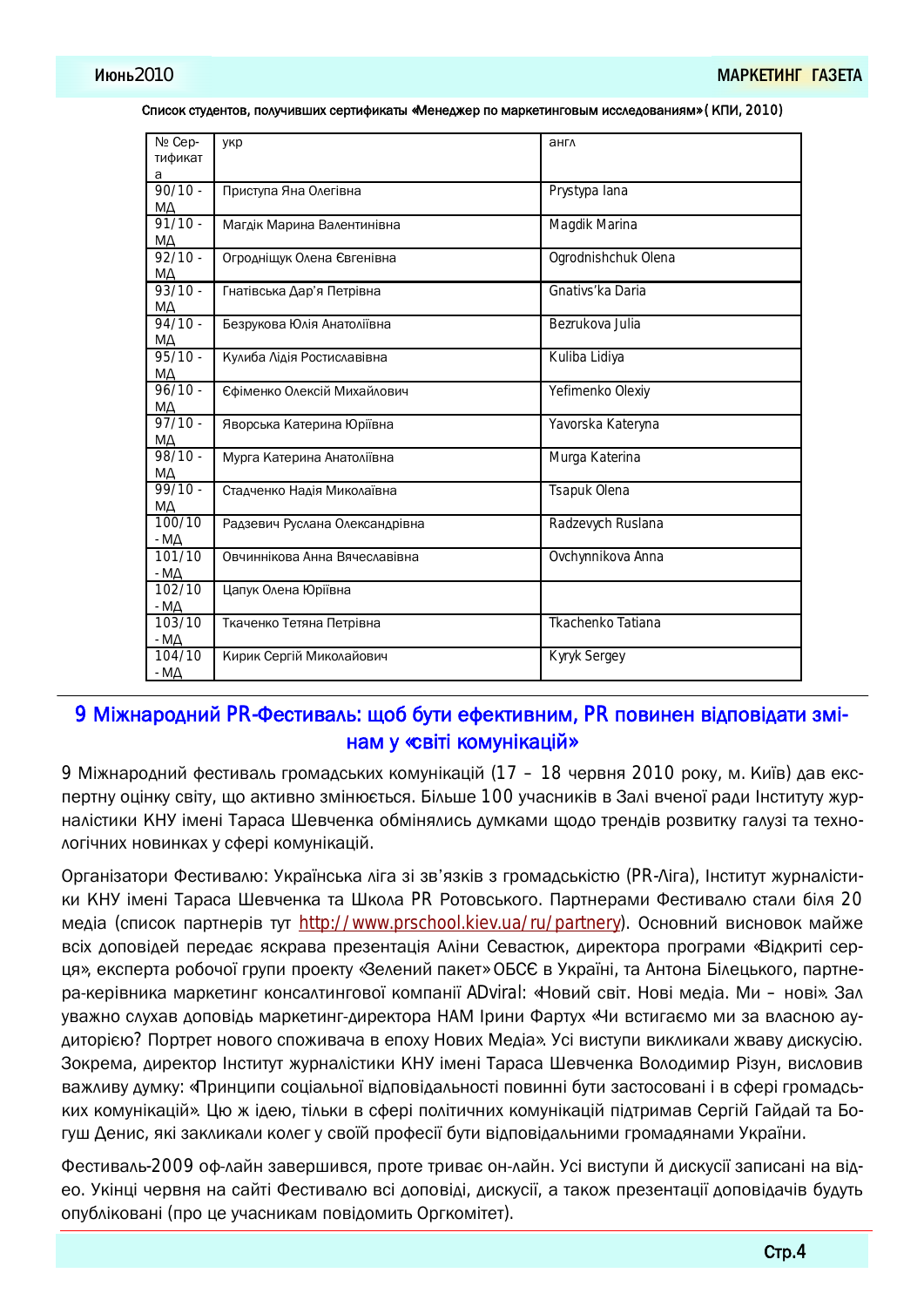### Будут ли новые правила игры?

Время идет вперед, внося свои коррективы в нашу жизнь. Если когда-то потребителю диктовали, что ему нужно, то теперь потребитель сам говорит о себе, меняя рынок, общество, мир. Так, под влиянием интересов и потребностей зрителя менялось и телевидение.

За последние 5 лет произошел стремительный рост нишевого (другими словами - специализированного) телевидения. Перенасытившись массовым продуктом, зритель ищет то, что ему действительно необ-ХОДИМО.

В парке-отеле «Марат» на южном берегу Крыма завершились «Дни кабельного телевидения Украины-2010». Форум ознаменовался рекордным количеством (более 400 человек) и широкой географией участников. Были представлены не только Украина и Россия, но и Швеция, Израиль, Латвия, Молдова, Грузия, Казахстан, другие государства ближнего и дальнего зарубежья.

Одним из знаковых событий телекоммуникационного рынка на форуме стал круглый стол «Нишевые телеканалы: взаимодействие с рекламным рынком». Организаторами выступили Телеканал «Первый Деловой», Всеукраинская рекламная коалиция и Украинская ассоциация маркетинга.

#### Основные вопросы дискуссии:

- Развитие рынка нишевого телевидения Украины;
- Отличия и преимущества нишевого ТВ среди других СМИ;
- Исследования нишевого телевидения;
- Проблемы измерения эффективности смотрения нишевых телеканалов;
- Взаимодействие нишевого ТВ с рекламным рынком на Украине и за рубежом.

Активное участие в круглом столе приняли руководители телеканалов, представители рекламодателей и агентств, исследовательские компании, медиа-эксперты.

«Тема взаимодействия нишевых телеканалов с рекламным рынком на сегодня является весьма актуальной. И только благодаря конструктивному диалогу, в том числе - в рамках данного круглого стола, можно найти точки соприкосновения. Сила в объединении. Противостоять проблемам можно, лишь объеди-НИВ Общие интересы», - отметил во вступительном слове, народный депутат Украины Игорь Шкиря.

«Именно нишевые телеканалы дают возможность большого выбора телезрителям. Именно поэтому общественные организации сегодня обратили внимание на необходимость выработки критерия оценки рейтингов нишевых телеканалов, что позволит им развиваться. От развития нишевого телевидения выигра-ЮТ ТЕЛЕЗДИТЕЛИ И КАНАЛЫ В ТОМ ЧИСЛЕ, ПОСКОЛЬКУ ДЕКЛАМОДАТЕЛЬ ПОЛУЧИТ ВОЗМОЖНОСТЬ УЖЕ ВЫбИРАТЬ СРЕДИ самих нишевых телеканалов» - подчеркнула Ирина Лылык, генеральный директор Украинской ассоциации маркетинга.

«Стоит отметить, что подобных дискуссий в Украине никогда ранее не проводилось, а необходимость в них назрела уже давно. Количество телеканалов в стране стремительно увеличивалось, а условия на рек-Ламном рынке оставались прежними, ориентированными преимущественно на общенациональных вещателей. 90% того, что мы продаем на нашем телеканале, является успешным в том случае, когда мы продаем это напрямую. Таким способом проще найти точки соприкосновения. Ведь клиент уже знает канал, его программы, аудиторию. Кроме того, сразу можно услышать его мнение, в будущем что-либо подкорректировать. Но процесс идет очень медленно. Поэтому очень хочется, чтобы мы пришли наконец-то к единому знаменателю», - Председатель правления телеканала «Первый Деловой» Елена Рудик.

Тамара Вьюгина продюсер «Первого Делового» – «Все изменения, касающиеся прихода нишевого телевидения на Западе занимали десятилетия, в Украине же они проходят буквально за последние три года. В России например порядка 350-400 нишевых каналов. В Великобритании и Израиле их примерно по 600, во Франции и Германии по 300, в Испании 200, В США же нишевых каналов такое множество, что они трудно поддаются учету. Современный потребитель активно обращается к более мобильным и дружелюбным каналам доставки информации. Эфирные телеканалы озвучивают факт «бегства» телезрителя из массового в нишевое ТВ - это более 20% аудитории.

Эту тенденцию подтверждают и цифры: впервые за два последних года квартальные рекламные затраты в США увеличились (данные Kantar Media, источник AdAge.com). Лучший результат (+22%) показали поспотовые (!) продажи (не по рейтингам) телевизионной рекламы. При этом синдикатное ТВ упало на 13,2%.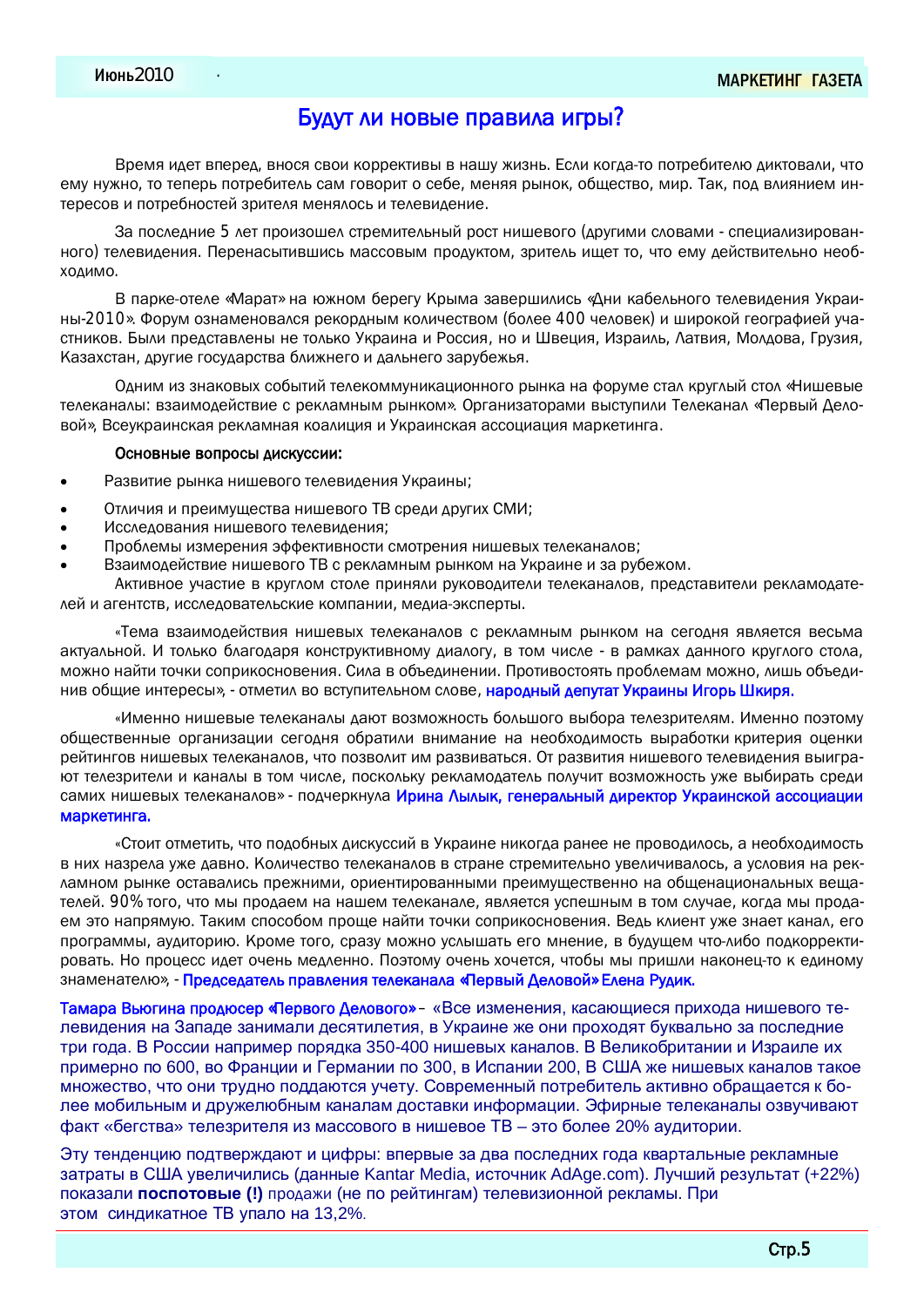Семененко Виктория, управляющий партнер «Максимум Адвертайзинг» – «Диалог с медиахолдингами строится на сухих цифрах, а они, к сожалению, не отображают основного преимущества нишевых каналов. Нишевые каналы – это в первую очередь настроение, идеология, которые предлагаются потребителю. Вот этим должны пользоваться рекламодатели».

Наталья Шиманович, руководитель отдела маркетинга ДП «КНАУФ Маркетинг» - «Мы, например, очень довольны сотрудничеством с Телеканалом «Первый деловой», даже, несмотря на отсутствие количественных исследований. Уже год как мы рискнули и не прогадали».

Валерий Маштаков, генеральный директор ЗАО «Видеоинтернешнл Украина» – «Рынок телеиндустрии меняется, и я уверен, что рынок телерекламы Украины недооценен, после выхода из кризиса он будет наращивать объем более интенсивно, чем в России. В России, в 2009г, относительно 2008 года, общий объем ТВ рекламы упал на 26%. При этом, только 2 сегмента выросли, это - реклама в интернете и на тематических телеканалах. Уверен, что объемы денег, которые будут приходить на тематические каналы – будут серьезно опережать рост рынка в целом. Что касается исследований, то в Казахстане, например, давно введены портативные пиплметры (PPM), в виде часов, которые как раз и позволяют измерять телесмотрение в различных местах (бизнес-центры, клубы и др.) Рынок Украины с емкостью в 350 млн. \$, может себе ПОЗВОЛИТЬ САМЫЕ СОВРЕМЕННЫЕ ИССЛЕДОВАНИЯ».

«Представители рекламного рынка, выбирая СМИ для размещения, в первую очередь, обращают внимание на его рейтинг у телезрителей. Естественно, нишевые телеканалы имеют более низкие показате-ЛИ, НЕЖЕЛИ Общенациональные каналы, хотя на самом деле сравнивать по одной шкале аудиторию тех и других каналов неправильно. Для решения этой проблемы необходимо внести изменения в уже существующую систему или придумать дополнительные методы оценки», - директор телеканала «МТV Украина» Константин Стрюков.

Ольга Росманова, руководитель медиа - направления «ГФК Украина» - основным для исследований, которые являются валютой рекламного ТВ-рынка – это репрезентативная выборка. Она должна точно отражать ту территорию и ту структуру, о которой было заявлено. В репрезентативную выборку входит 2 понятия: территория и структура домохозяйств индивидуумов. Это обязательно должно соответствовать распределению генеральной совокупности. Не существует других исследований в мире, которые являются валютой и которые отображают это репрезентативно. В подавляющем большинстве стран, измерения телевизионной аудитории – это стационарные электронные измерения, так называемые - пиплметры. Это значит автоматическая регистрация событий на телевизоре, то есть все, что происходит на экране – фиксируется автоматически, без какого-либо нашего участия. Недостатком является измерение только домашнего смотрения. К сожалению, мы не измеряем смотрение в офисах, ресторанах, на мобильных телефонах и др. Портативные пиплметры могут измерить все, но реально мы должны понимать, что сложно заставить человека постоянно носить данные приборы. Идеального варианта нет. Тенденция во всем мире - расширение панели с подключением цифрового телевидения (каждая страна по мере своих возможностей пытается расширить свою выборку). В Украине, чем больше становиться телеканалов, тем меньше измеряемых еди-НИЦ НА КАЖДЫЙ КАНА ИЭД ИЗДОВ, РЕКОМЕНДУЕМ ПРОВОДИТЬ ДОПОЛНИТЕЛЬНЫЕ ИССЛЕДОВАНИЯ. И все-таки, мы готовы рассмотреть все ваши предложения и пожелания, и готовы к поиску выхода из создавшейся ситуации».

«Верю, что озвученные проблемы найдут свое практическое решение – появится валюта в виде качественных или же количественных исследований для нишевого телевидения. Круглый стол - это весьма важное событие в нужном направлении, это ступенька вверх», - подытожил модератор круглого стола Максим Лазебник, исполнительный директор Всеукраинская рекламная коалиция.

По итогам круглого стола, можно сделать оптимистический вывод – благодаря конструктивному диа-ЛОГУ ВСЕХ УЧАСТНИКОВ РЫНКА, НИШЕВЫЕ КАНАЛЫ СПОСОбНЫ СФОРМИРОВАТЬ СОВЕРШЕННО НОВУЮ ТЕЛЕВИЗИОННУЮ модель, в основе которой станет качество и оригинальность телевизионного продукта. Для рекламодателя, который нацелен на коммуникацию с определенной аудиторией, более рациональным решением будет не выуживать ее из широкой массы людей на крупном канале, а сразу же получить ее. Это даёт основания полагать, что взаимодействие нишевых телеканалов с медиа-исследователями и рекламным рынком станет более эффективным.

Более подробно - в аналитических передачах «Первого делового», в том числе на [WWW.FBC.NET.UA](http://WWW.FBC.NET.UA)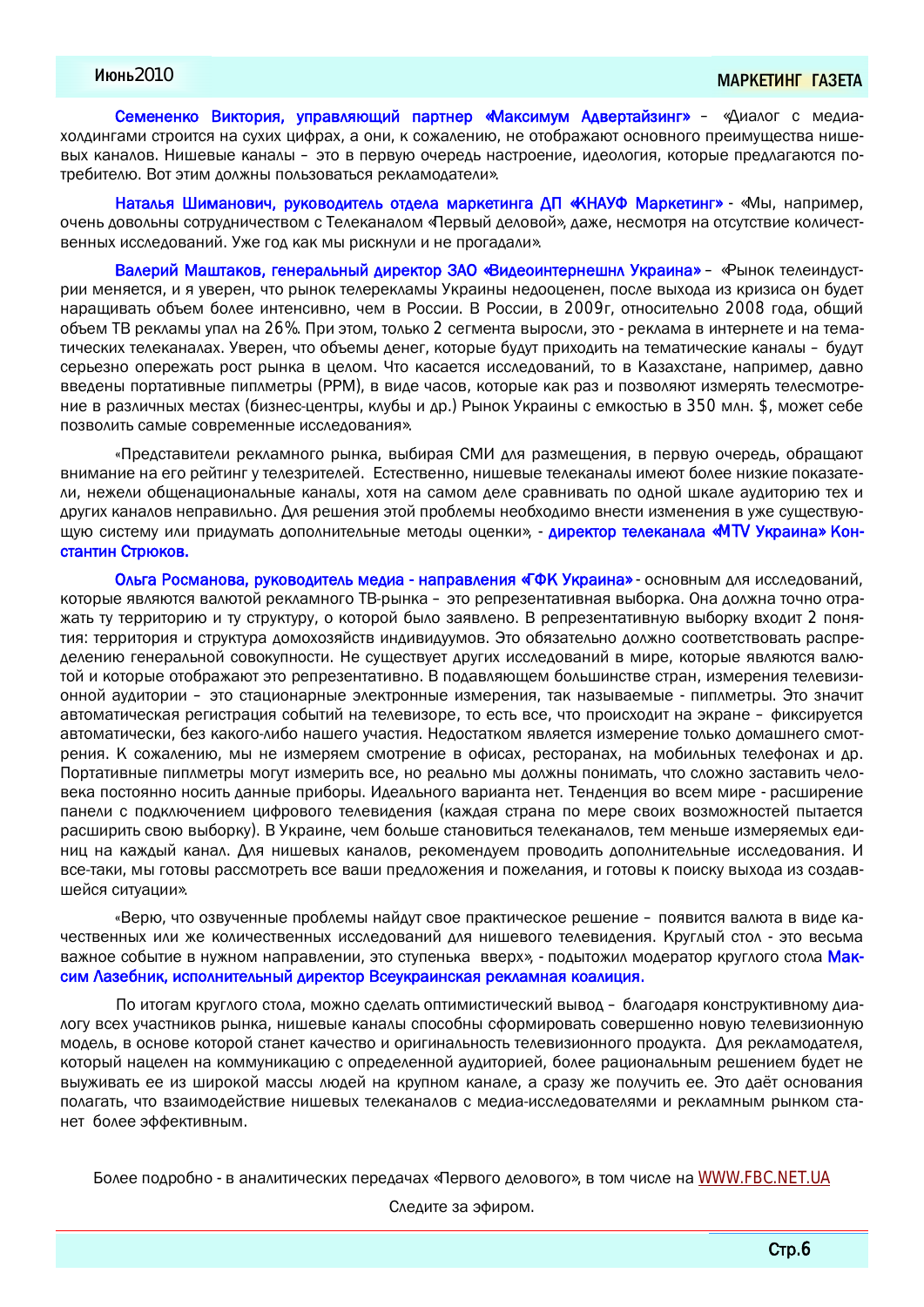

# Подведены итоги Установочного исследования,

### телесмотрения нишевых каналов

Среди аудитории в возрасте 14-49 лет, имеющей кабельный или спутниковый тип ТВ-приема в городах 50.000+, 88% аудитории назвали среди просмотренных в течение недели один или несколько специализированных нишевых телеканалов. 25% целевой аудитории в течение недели смотрят ТВ также и вне дома. Об этом свидетельствуют результаты Установочного исследования телесмотрения нишевых каналов, проведенного InMind.

Украинский рынок пришел к тому этапу, когда нишевые телеканалы требуют специализированного инструмента для оценки своей аудитории и ее медиапредпочтений. Такие инструменты предусмотрены международным Руководством по измерению телевизионной аудитории GGTAM (Global Guidelines for Television Audience Measurement). Международные стандарты принимают во внимание специфику нишевых телекана-ЛОВ И ИХ АУДИТОРИИ И ПОДЧЕРКИВАЮТ, ЧТО ЭФФЕКТИВНЫМ РЕШЕНИЕМ В ЭТОМ СЛУЧАЕ ВЫСТУПАЕТ ДНЕВНИКОВЫЙ метод исследования телесмотрения. В рамках формирования специализированного продукта для изучения аудитории нишевых каналов, их предпочтений в телесмотрении, а также в потреблении других медиа и раз-ЛИЧНЫХ ТОВАРОВ И УСЛУГ была сформирована Рабочая Группа, в которую вошли представители исследовательской компании InMind, нишевых телеканалов и рекламных агентств. Результат работы Группы – запуск НОВОГО МЕХАНИЗМА СИСТЕМАТИЧЕСКОГО МОНИТОРИНГА АУДИТОРИИ НИШЕВЫХ ТЕЛЕКАНАЛОВ.

На сегодняшний InMind успешно завершил Установочное исследование телесмотрения нишевых каналов. которое позволило получить детальную информацию о специфике их смотрения и об их целевой аудитории. Результаты исследования легли в основу формирования демонстрационной версии специальной дневниковой панели, направленной на анализ телесмотрения нишевых телеканалов.

Среди всего населения городов 50.000+ в возрасте 14-49 лет 58% имеют кабельный или спутниковый тип приема, 42% респондентов, соответственно, смотрят эфирное ТВ. Наличие кабеля или спутника дает возможность получить доступ к телесмотрению специализированных, или нишевых телеканалов. Среди всех, имеющих такую возможность, 88% смотрели нишевые телеканалы в течение недели, предшествовавшей опросу. При этом 60% всех имеющих не-эфирное ТВ смотрят в течение недели более 10 телеканалов.

Установочное исследование позволило получить детальный демографический профиль целевой аудитории. Так, среди всех имеющих возможность просмотра нишевых телеканалов (т.е. имеющих кабельный или спутниковый прием) в этой возрастной группе 63% имеют полную или частичную занятость, при этом среди всех работающих 11% являются владельцами бизнеса, еще 10% - руководителями разного уровня.

69% аудитории в возрасте 14-49 лет, имеющих кабельных или спутниковый тип приема в городах 50.000+, регулярно пользуются интернет, еще 5% имеют доступ к интернет дома, но не пользуются им регулярно. Такая высокая доля проникновения интернет в целевой аудитории нишевых телеканалов позволяет использовать его как эффективное средство передачи данных, избегая смещений при исследовании телесмотрения.

У 55% респондентов, имеющих не-эфирное ТВ, дома два и более телевизора. При этом каждый третий опрошенный (как среди имеющих один телевизор, так и среди имеющих несколько), предпочитает смотреть ТВ в более или менее постоянных «группах по интересам». А среди имеющих один телевизор каждый пятый (21%) смотрит его отдельно от других членов семьи.

#### Наиболее типичные ситуации просмотра ТВ

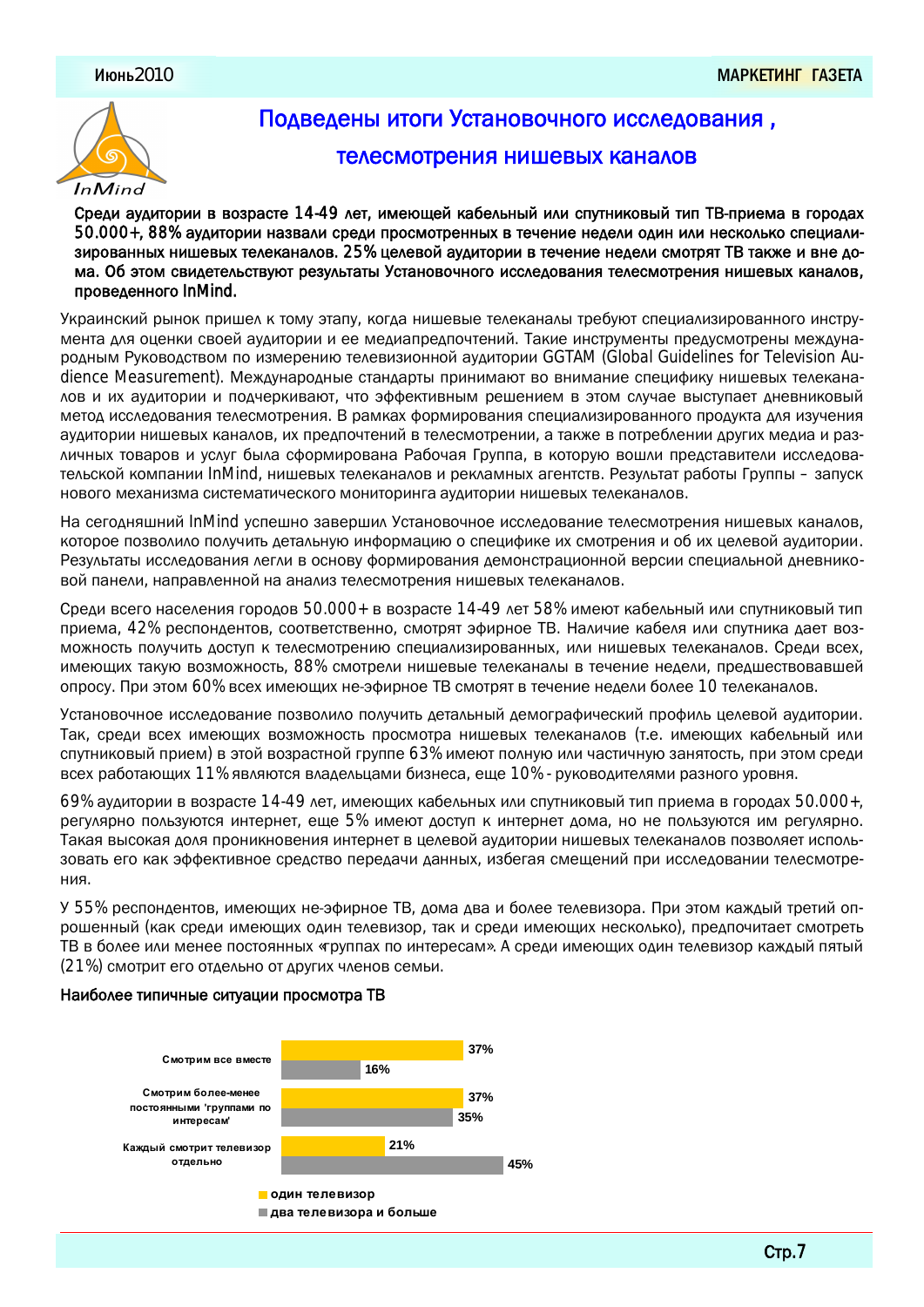25% целевой аудитории в течение недели смотрят ТВ также вне дома. Основные места смотрения телевидения вне дома – это просмотр в гостях у родственников (45% среди всех смотревших ТВ вне дома), в гостях у друзей и знакомых (34%), на работе (15%), в кафе, барах, ресторанах (10%), в других местах – на дачах, в пансионатах, т.д. (7%).

Основными источниками информации о телепрограммах являются газеты с программами передач (их использует 27% опрошенных) и телевизионные анонсы (26%). Каждый третий телезритель (33%) чаще всего включает каналы наугад, не пользуясь программой передач.

Каждый пятый (22% опрошенных) имел когда-либо опыт просмотра телеканалов или отдельных телевизион-НЫХ ПРОДУКТОВ ЧЕРЕЗ ИНТЕРНЕТ.

Результаты проведенного исследования позволили сформировать квоты для запуска Демопанели, направленной на анализ телесмотрения нишевых каналов. Демопанель, охватывающая на первом этапе жителей городов-миллионников в соответствующей возрастной группе (14-49 лет), которые имеют кабельный или спутниковый тип приема, включает 500 респондентов. Демопанель стартовала в июне, и работа ее продлится в течение месяца.

«Потребность нишевых телеканалов в специализированном продукте для лучшего понимания своей аудитории наконец получила свое развитие и в Украине, - отмечает Елена Попова, Директор InMind. – Мы довольны итогами проведенного нами установочного исследования. Его результаты позволили определить детальные квоты дневниковой панели – как полной, так и ее демоверсии. Исследование также подтвердило наше изначальное предположение о том, что использование электронных дневников - это доступный и эффективный способ получения надежных результатов работы Панели. Мы уверены, что работа инициативной груп-ПЫ ДАЛА СВОИ ПЛОДЫ. ПРЕЖДЕ ВСЕГО ЭТО ФОРМИРОВАНИЕ ИССЛЕДОВАТЕЛЬСКОГО РЕШЕНИЯ, КОТОРОЕ СООТВЕТСТВУЕТ МЕЖДУНА ДОДИВДА СОДИОД ДАВ ТОЛДА ДА ПРИ ЭТО ДА ДА ДА ДА ДА ДОДИ ДОДИ В ДА И ДЛЯ ЧА ЧИДЕ. НИЯ ВЗАИМОДЕЙСТВИЯ НИШЕВЫХ ТЕЛЕКАНАЛОВ И ДЕКЛАМОДАТЕЛЕЙ».

Приведем мнение Тамары Вьюгиной, продюсер компании Первый деловой телевизионный канал: «Все изменения, касающиеся прихода нишевого телевидения на Западе занимали десятилетия, в Украине же они проходят буквально за последние три года.

Мы долго запрягаем, но слишком быстро едем. В России например порядка 350-400 нишевых каналов. В Великобритании и Израиле их примерно по 600, во Франции и Германии по 300, в Испании 200, В США ЖЕ НИШЕВЫХ КАНАЛОВ ТАКОЄ МНОЖЕСТВО, ЧТО ОНИ ТРУДНО ПОДДАЮТСЯ УЧЕТУ. СОВРЕМЕННЫЙ ПОТРЕбИТЕЛЬ АКТИВНО обращается к более мобильным и дружелюбным каналам доставки информации. Эфирные телеканалы озвучивают факт «бегства» телезрителя из массового в нишевое ТВ – это более 20% аудитории.

Причем уходит самая «лакомая» перспективная, востребованная рекламодателем аудитория платежеспособных молодых людей – «золотых» мужчин до 42 лет, принимающих решение о покупках и способные эти покупки осуществить. Именно они позволяют себе самые современные средства доставки вещательной продукции. Другая категория – образованные люди, желающие получить квалифицированный контент с конкретными передачами.

Поэтому большие каналы в настоящее время активно выстраивают так называемые синдикаты – вокруг одного большого канала сосредоточены несколько нишевых (например, Интер и его группа – MTV, Ентерфильм, НТН, Ентер-мьюзик, К-1, К-2 и др.)

Эту тенденцию подтверждают и цифры: впервые за два последних года квартальные рекламные затраты в США увеличились (данные Kantar Media, источник AdAge.com). Лучший результат (+22%) показали поспотовые (!) продажи (не по рейтингам) телевизионной рекламы. При этом синдикатное ТВ упало на 13,2%.

Именно поэтому в Украине давно назрела потребность собрать все стороны рынка: телеканалы, рекламодателей, дома продаж и исследователей для того чтобы услышать друг друга. Если люди слышат друг друга они скорее договорятся и придут к общему знаменателю»

Информация об исследовании. Репрезентативный телефонный опрос жителей городов 50,000+. Выборка стохастическая, репрезентативная, всего было опрошено 3500 респондентов в возрасте 14-49 лет, среди них выборка респондентов, имеющих кабельный или спутниковый тип приема, составила 2000 человек. Теоретическая погрешность выборки не превышает 2,2%. Период проведения: май 2010 года.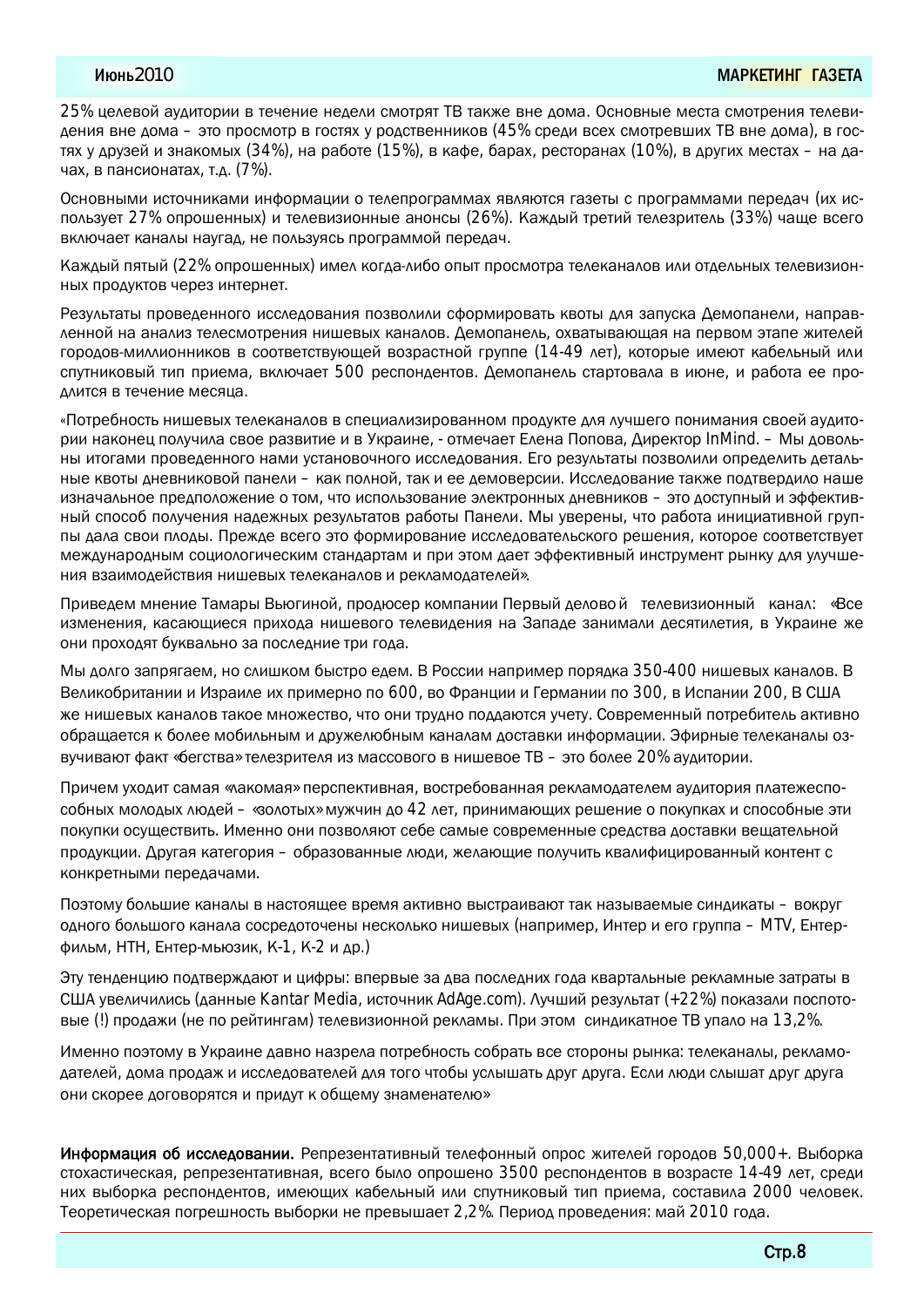<u>Июнь2010 маркетинг газета у соотноощ на соотноощ на соотноощ на соотноощ на соотноощ на соотноощ на соотноощ</u>



## «Дни Директ Маркетинга в Украине 2010»: уже история ...

3-4 июня 2010 года в Киеве прошел десятый юбилейный станцевать с клиентом? - спросил Яцек и тут же добавил, -Международный бизнес-форум «Дни Директ Маркетинга в Вознаграждение, которое невозможно купить, ценится Украине». На протяжении двух дней более 400 участников больше всего». Скидки, баллы, карточки – это далеко не из 16 стран мира говорили, слушали, спорили, защищали полный список того, что можно использовать. Главное − лроекты, награждали и награждались ... в общем, - жили не игнорировать своего клиента, иначе он будет игнориро*ǰǴǼDZǶǾǸǬǼǶDZǾǴǹǯǺǸ!*

#### В преддверии форума...

Официальное открытие форума состоялось 3 июня, но накануне вечером участники традиционно встретились на Welcome-party. По количеству охов, ахов, объятий и улыбок эта первая вечеринка форума была больше похожа на встречу выпускников. Но возможно так оно и есть? Не зря, Форум уже много лет в шутку называют «отчетным собранием отрасли»!

#### День первый

«У нас есть масса информационных технологий. Но информации у нас нет», - с этого заявления начал свой доклад Аластар Темпест, генеральный директор FEDMA (Европейской Ассоциации Прямого и Интерактивного Маркетинга, Бельгия). Чем больше носителей информации, тем труднее выделить что-то действительно значимое и веское. Но как только нужные данные собраны, возникает другая проблема – их защиты. В Евросоюзе уже давно существуют обязательные правила по сохранности конфиденциальности данных. И с появлением новых источни- нии. Среди основных ошибок Роберт отметил: ков данных (нью медиа, например) принимаются новые законы. А как обстоит дело с этим вопросом в Украине?

Дмитрий Йовдий, управляющий партнер ЮК «Лигал Асистанс Групп», рассказав о всех «нюансах» правовой работы с БД, мягко предостерег участников - «Если вы не хотите заниматься своими базами данных, то они скоро зай- 3. плохую базу данных мутся Вами».

Думаете, можно найти продавца, который будет продавать все и со старта? Или Ваш товар самый уникальный и ся в структуре подхода к оптимизации работы Контакт ценочереди на него выстроятся еще до его появления? Или тра. А этот процесс, как и любой другой, важно начинать с кто-то за Вас создаст эффективную систему продаж? Ко- понимания цели. Господин Зельдин формулирует её так: нечно, это не про Вас. Уверены? Как показывает практика, многие руководители отделов продаж и даже компаний в этом вопросе заблуждаются – утверждает Валентин Пер-ЦИЯ, СОВЛАДЕЛЕЦ И ГЕНЕРАЛЬНЫЙ ДИРЕКТОР Optimaza, генеральный директор бренд-инновационной компании BrandAid (Украина, Россия). И дает 4 совета по исправления ситуации:

- $1.$  не продавать все и всем
- 2. СОблюдать согласованность в обслуживании клиентов
- 3. развивать клиентов

показывать пример личным результатом

Тем временем на конференции «Живые решения Callцентр и CRM-решений» Яцек Повалка, MBA, управляющий партнер Great Open House (Польша), танцевал Ча-ча-ча и говорил о создании программ лояльности. «Что Вам стоит

вать компанию...

Детальной отработке отдельных навыков способствовали мастер-классы Форума. Тамара Скуратовская, тренерконсультант (Украина), учила участников форума разным «уловкам» по превращению «нет» в «да». Отказы и возражения – это еще не повод прощаться с клиентом. Правильная и структурированная работа с нежеланным «нет» поможет удержать клиента. «Наша задача - найти точки соприкосновения клиента и компании, - говорит Тамара, а для этого необходимо владеть мастерством, которое помогает мягко обойти то самое «нет». К примеру, если во время встречи Вы смотрите клиенту в глаза, когда он ставит ультиматум «Или так, как хочу я, или мы с Вами не работаем», Вы подсознательно сразу сдаетесь, и клиент это понимает. Но! Отведите взгляд на несколько секунд в сторону (очень важно в этой ситуации «убрать» зрительный контакт !) и продолжайте спокойно беседу. Всё может решиться в Вашу пользу!.

Роберт Шталь, директор по продажам Emerson Polska (Польша), открыл секреты успешной директ-мейл кампа-

- $1.$  спешку
- 2. несоблюдение всех этапов кампании
- 

Олег Зельдин, управляющий партнер Апекс Берг Контакт-Центр Консалтинг (Украина), помог участникам разобрать-

«Обеспечение прибыли компании за счет повышения лояльности клиентов через контроль уровня доступа и повышение **качества** обслуживания клиентов с одновременной оптимизацией себестоимости обработки контактов через повышение производительности и грамотное планирова-Ние ресурсов».

Паралелльно весь день проходила публичная защита работ-финалистов Международного открытого конкурса на лучший ДМ проект «Direct Hit 2010». Из семи номинаций, Черный пояс был присужден только в 4-ёх, а Гран-при уехало в Россию. Лучшим был признан проект «Достучаться до небес», R&I Group. Несмотря на усталость и груз знаний первого дня, положительны эмоцир от Церемонии награждения победителей Direct Hit 2010 сталь ярким финалом первого дня!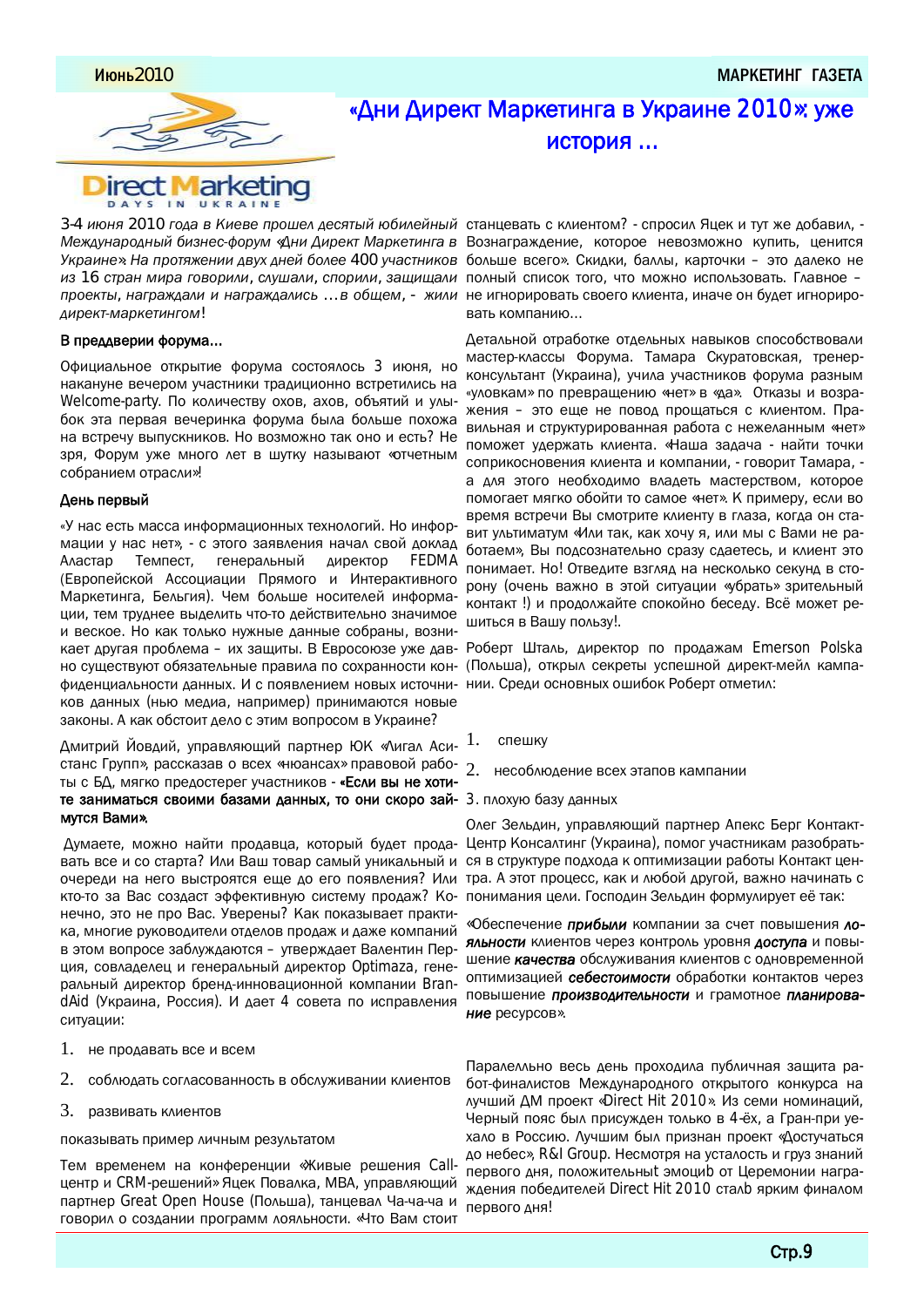#### Июнь2010 МАР<mark>КЕТИНГ ГАЗЕ</mark>ТА

#### День второй

Конференция «Mail Order in Ukraine» («Дистанционная торговля в Украине») началась с подведения итогов и объявления победителей конкурса «Обложка каталога 2010». Обладателем Гран-при стала компания Neckermann Ук- Представителей как Украины, так и России, и Бельгии, раина (каталог «Весна-Лето»). Этот же каталог признан лучшим и в номинации «Магнит». В номинации «Шедевр» лучшей стала компания Magnet, Чехия (каталог «Солнечное настроение»), а «Полет фантазии» жюри единогласно отдало Книжному Клубу «Клуб Семейного Досуга», Украина (каталог «Зима»).

Конференция по дистанционной торговле была в этом году максимально международной. В течении всего лишь ОДНОГО ДНЯ СВОИ ДОКЛАДЫ ПРЕЗЕНТОВАЛИ ПРЕДСТАВИТЕЛИ 7 (!) стран.

Бауржан Байджигитов, директор Департамента почтовых услуг АО «Казпочта» (Республика Казахстан), продемонстрировал возможности «Казпочты» и перспективы для компаний дистанционной торговли при выходе на рынок стра- дарственный орган может отказать в регистрации... Из ны. В этом году руководством «Казпочты» было принято определения «персональных данных» следует, что БПД есть решение о создании рабочей группы по развитию дистан- у каждого предприятия и предпринимателя. У некоторых ционной торговли в Казахстане. Среди основных преимуществ Бауржан отметил:

- 1. позитивное отношение к ДТ компаниям
- 2. большие расстояния
- З. слабо развитую розничную структуру
- 4. устойчиво и быстроразвивающуюся экономику стра-HЫ
- 5. хорошо развитую и надежную почтовую сеть

близкий к европейскому менталитет.

В этом году впервые представители украинских компаний дистанционной торговли были не только слушателями, но и докладчиками форума. Анастасия Савченко, руководи-ТЕЛЬ ОТДЕЛА ИНТЕРНЕТ МАРКЕТИНГА КОМПАНИИ «ТЕЛЕМЕДИА» презентовала анти-руководство «Как не продать то, что у Вас есть» через Интернет:

- 1. экономыте на сайте
- 2. разместите контент, который не соответствует Действительности
- 3. СПРЯЧЬТЕ ТЕЛЕФОН
- 4. напишите письмо без персонализации и правильных данных
- 5. Сами не звоните клиенту

Но если все-таки желание продать велико, попробуйте поступать наоборот.

В рамках конференции прошла Биржа курьерских решений при участии компании DPD, «Нова пошта» и «Мост Экспресс» (ГК «Росан»). За месяц до Биржи этим трем компаниям были направлены технические задания от виртуального заказчика. Задание включало в себя информацию по планируемым объемам доставок, срокам, регионам, составу грузов и т.п. В течении месяца компании готовили свое предложение по стоимости оказания требуемых услуг. Тем не менее, хотя компании и продемонстрировали Количество отраслей компаний участников – 15

свои схемы подсчета суммы заказа, «финальной» цифры так и не смогли назвать. Вывод (увы!) напросился сам собой - самый большой недостаток отечественных курьерских служб – низкий уровень клиентоориентированности...

собрал круглый стол «Путь в Европу через защиту персональных данных: предупрежден, значит, вооружен». Когда он задумывался организаторами, еще никто не подозревал, что 1 июня 2010 года Верховная Рада Украины примет Закон Украины «О зашите персональных данных». Именно он стал основной темой общения специалистов ДМ индустрии. Больше всего вопросов возникло по регистрации существующей базы персональных данных (БПД), КОНТРОЛЕ СО СТОРОНЫ СПЕЦИАЛЬНО УПОЛНОМОЧЕННОГО ГОСУ-ДАРСТВЕННОГО ОРГАНА (ПОКА НЕ ЯСНО, НОВОГО ИЛИ СУЩЕСТвующего) и наказании за несоблюдение норм закона. Согласно закону, регистрация – это, по сути, уведомление о владельце БПД, ее распорядителях, целях обработки, месте обработки. Тем не менее, уполномоченный госупредприятий (рекламный бизнес, колл-центры) их количество будет измеряться сотнями. При этом регистрировать надо будет каждую из них... Несмотря на большое количе-СТВО ВОЗНИКШИХ ВОПРОСОВ, ВСЕ ПРИШЛИ К ВЫВОДУ, ЧТО ЗАКОН необходим. Но в такой ли редакции – покажет время.

Чтобы держать в курсе событий все русскоязычное ДМ сообщество, организаторы форума два дня проводили тви-трансляцию. Увы, передать все ощущения и переживания участников и докладчиков, находящихся в залах, словами иногда не так уж и просто. Но всё же http:// [www.dmdays.com.ua/twitter\\_stream!](http://www.dmdays.com.ua/twitter_stream!)

Чтобы держать в курсе событий все русскоязычное ДМ сообщество, организаторы форума два дня проводили тви-трансляцию. Увы, передать все ощущения и переживания участников и докладчиков, находящихся в залах, словами иногда не так уж и просто. Но всё же http:// [www.dmdays.com.ua/twitter\\_stream!](http://www.dmdays.com.ua/twitter_stream!)

Отдельно хочется отметить модераторов Форума - Полину Башкину, PR-директора Сети АЗС КЛО, Лану Чубаху, директора по развитию бизнеса группы компаний Terrasoft и Лилию Горелую, управляющего партнера, маркетинггруппа OS-Direct, которые помогли создать позитивную и профессиональную атмосферу Форума.

К сожалению, «втиснуть» все, что проходило на Форуме в рамки одного пресс-релиза – невозможно... Главное, что хочется сказать - мы благодарим наших спонсоров, партнеров, докладчиков, участников, благодаря которым наш Форум состоялся. Ведь только совместные усилия дают положительный результат. А мы верим, что он был именно таким!

И в завершение, традиционно немного статистики

Общее количество участников – 423

Количество представленных стран – 16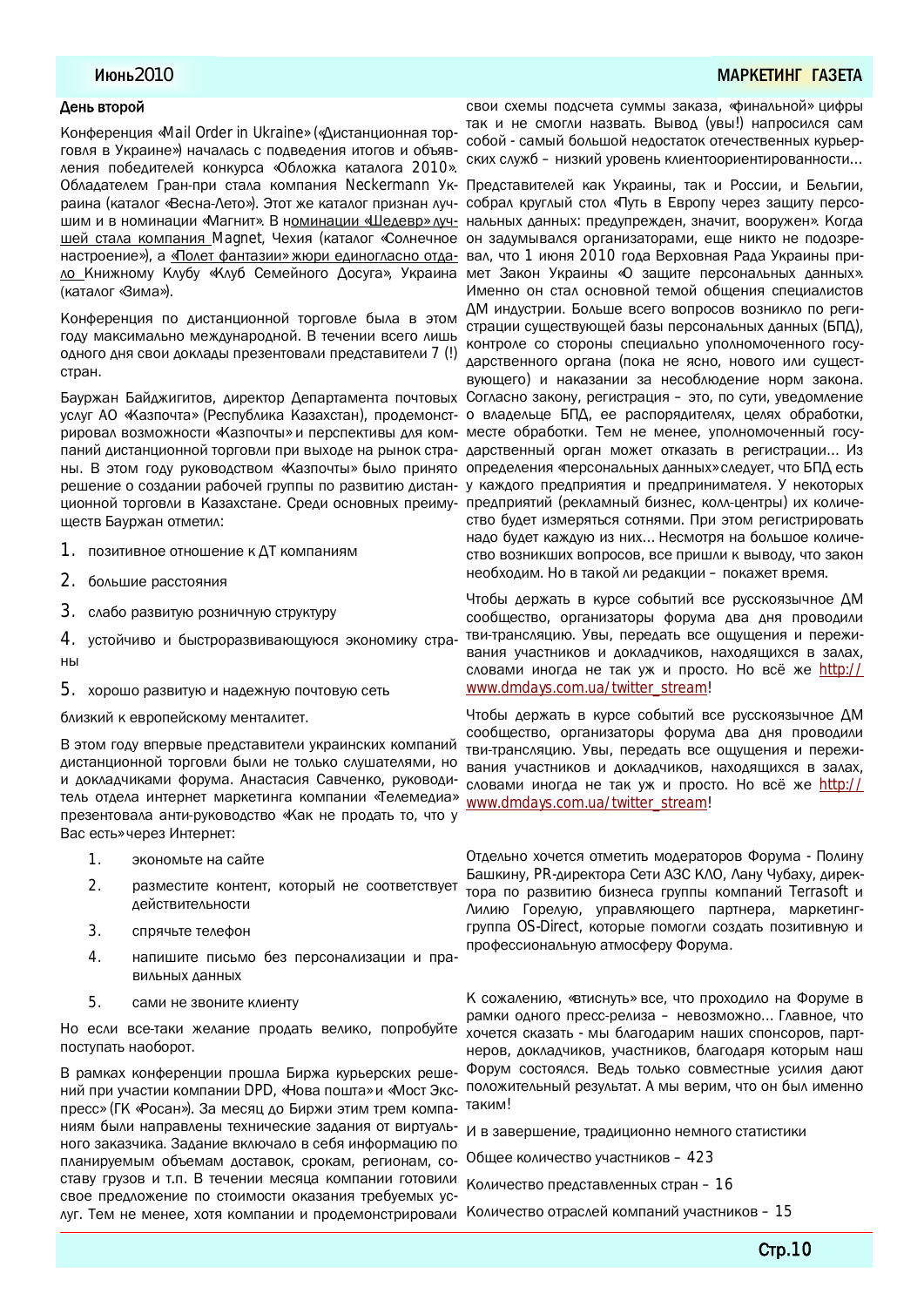#### ПЕРВЫЕ СПЕЦИАЛИЗИРОВАННЫЕ КУРСЫ ПО ТОРГОВОМУ МАРКЕТИНГУ В УКРАИНЕ

#### Курсы ориентированы:

1. на маркетинг-директоров и маркетинг-менеджеров

студентов факультетов маркетинга национальных государственных высших учебных заведений

#### Формат обучения на курсах:

#### система ориентирована не на стартовые, а на финишные показатели

Обучение проводится по системе Тьюторинга - новейшей, для нашей страны, системе образования и усвоения материала. Весь учебный процесс ориентирован не столько на "запоминание знаний", сколько на их "понимание" и "умение использовать" в организации эффективной работы торгового маркетинга на предприятии.

Цели тьюторинга – формирование навыков самостоятельного творческого решения профессиональных, практических задач, обучение эффективным приемам разработки и реализации проектов в сфере Торгового в последните существенность и производит в составлении с производительность и при открыти Маркетинга.

Преимущество новой системы заключается в главном - качестве образования.

Тьюторские работы представляют собой самостоятельную работу в течение недели. Система тьюторинга – современная образовательная технология, обеспечивающая возможность создания нового качества бизнеса и нового качества жизни. Позволяет развивать получаемые знания и умения, не растрачивая времени в студенческих аудиториях, оставаться в бизнесе и ежедневно проверять свои достижения на реальностях жизни.

#### Схема обучения: II основных блока – Теория и практика + Самостоятельная работа

Все компоненты и методические приемы ориентированы на то, чтобы сделать обучение максимально удобным и эффективным.

#### <u> I блок - Теория и практика</u>

В течение 2-х месяцев два дня в неделю (пятница, суббота) по 6 часов работа в аудитории – практические тренинги с профильными тренерами. Студенты получают базовые теоретические материалы, рабочую платформу готовых шаблонов, рассматривают применение их на практике.

#### II блок - Самостоятельная работа

Самостоятельная работа со специально разработанными учебными материалами. Готовые домашние работы студенты отправляют по электронной почте тьютору (вторник, среда) для оценки и корректировки по-ЛУЧЕННЫХ ЗНАНИЙ, разработки индивидуальных практических рекомендаций.

*ǞȈȊǾǺǼ (ǻǼDZǻǺǰǬǮǬǾDZǷȈǶǺǹǽǿǷȈǾǬǹǾ) ǺǼǯǬǹǴdzǿDZǾȉȀȀDZǶǾǴǮǹǺDZǴdzǿȃDZǹǴDZǶǿǼǽǬ, ǻǼǺǮǺǰǴǾǽDZǸǴǹǬǼȇ ǴǶǺǹǽǿǷȈǾǴǼǿDZǾǽǾǿǰDZǹǾǺǮ, ǻǼǺǮDZǼȋDZǾǴǶǺǸǸDZǹǾǴǼǿDZǾǻǴǽȈǸDZǹǹȇDZdzǬǰǬǹǴȋ.*

#### Оценка знаний - Экзамен

По окончанию курса студенты сдают один письменный экзамен. Успешной считается оценка в 60 баллов из 100. В случае неудачи, экзамен может быть пересдан через полгода за дополнительную плату.

#### Основные учебные блоки курсов ТМ:

- 1. Стимулирование сбыта BTL, Sampling, Event
- 2. Мерчандайзинг
- 3. Маркетинговая логистика как инструмент управления потоковыми процессами в торговых структурах
- 4. Инструментарий активизации покупательского спроса
- 5. Платформа шаблонов для работы ТМ-менджера
- 6. Кейс-курс (решение case-studies практические задачи по пройденному материалу)

### Занятия начнуться с сентября.

#### КОНТАКТЫ 044 4560894, Запись по электронной почте [uma@kneu.kiev.ua](mailto:uma@kneu.kiev.ua)